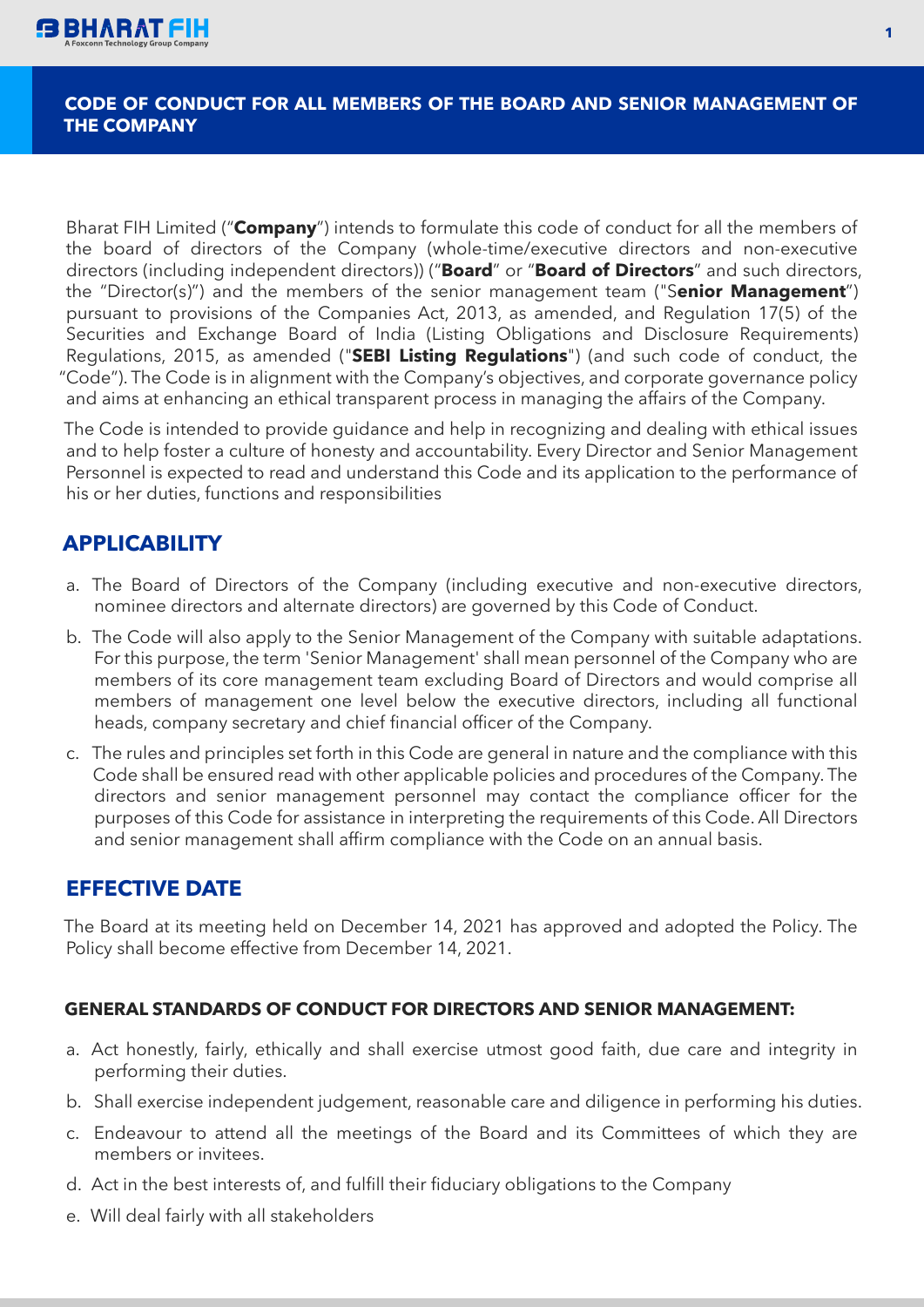

- f. Actively participate in the Board discussions and share his expertise.
- g. Shall keep themselves updated on the recent trends in their areas of expertise and Companies business.
- h. Shall allocate sufficient time for the Company's business for the performance of his duties.
- i. Should not associate with any competing organisation (outside the FIH group) either as a director or in a managerial or advisory capacity without prior approval of the Board of the Company.
- j. Bring to the attention of the Board any information or development either within the Company or external, which could impact the Company's or groups operations and which in the normal course, may not have come to the knowledge of the Board.
- k. not use any confidential information obtained by in the course of official duty, whether from the Company or otherwise, for personal gain, or use / allow the use of such information for the financial benefit for any other person and in such a manner that would be detrimental to the Company's interests.
- l. Not use the Company's property or position for personal gain
- m. Maintain the confidentiality of information relating to the affairs of the Company acquired in the course of service, except when authorized or legally required to disclose such information or if information is already in public domain. The obligation of confidentiality shall continue even after such person ceases to be Director or Senior Management Executive of the Company. The term "confidential information" includes, but is not limited to, non-public information that might be of use to competitors of the Company or harmful to the Company or its customers, if disclosed. Whenever feasible, Directors and Senior Management Personnel should consult the Chairman of the Board or the Compliance Officer if they believe they have a legal obligation to disclose confidential information.
- n. not accept any gift or donation from the company or from anyone connected with the company unless there are of a reasonable value. It should for valid business purpose and not in the form of bribe to influence the recipient. Gifts in the form of money should not be given or accepted.
- o. not engage in any business, relationship or activity, which might detrimentally conflict with the interest of the Company.
- p. Should avoid conducting the business activity of the Company with any of the relatives (as defined in Companies Act, 2013) or in any of the entity where the relative holds significant roles.
- q. Disclose any personal interest that they may have regarding any matters that may come before the Board and abstain from discussion, voting or otherwise influencing a decision on any matter in which the concerned Director has or may have such an interest;
- r. Comply with all applicable laws, rules and regulations including the policies and procedures of the Company, Companies Act, 2013 and the rules made thereunder, the SEBI Listing Regulation etc.
- s. Director and members of the Senior Management shall not derive benefit or assist others to derive benefit by giving investment advice based on unpublished price sensitive information (defined in SEBI (Prohibition of Insider Trading) Regulations, 2015) about the Company and therefore constituting insider information. All Directors and members of the Senior Management shall comply with SEBI (Prohibition of Insider Trading) Regulations, 2015 and insider trading policy(ies) framed by the Company under said SEBI regulations
- t. Make proper disclosures to the Board including annual disclosure of his directorships and memberships under section 184 of the Companies Act, 2013 and connection with any person with whom Company is contemplating to undertake any business and abstain from any discussion of the business in Board and Committee meetings as the case may be.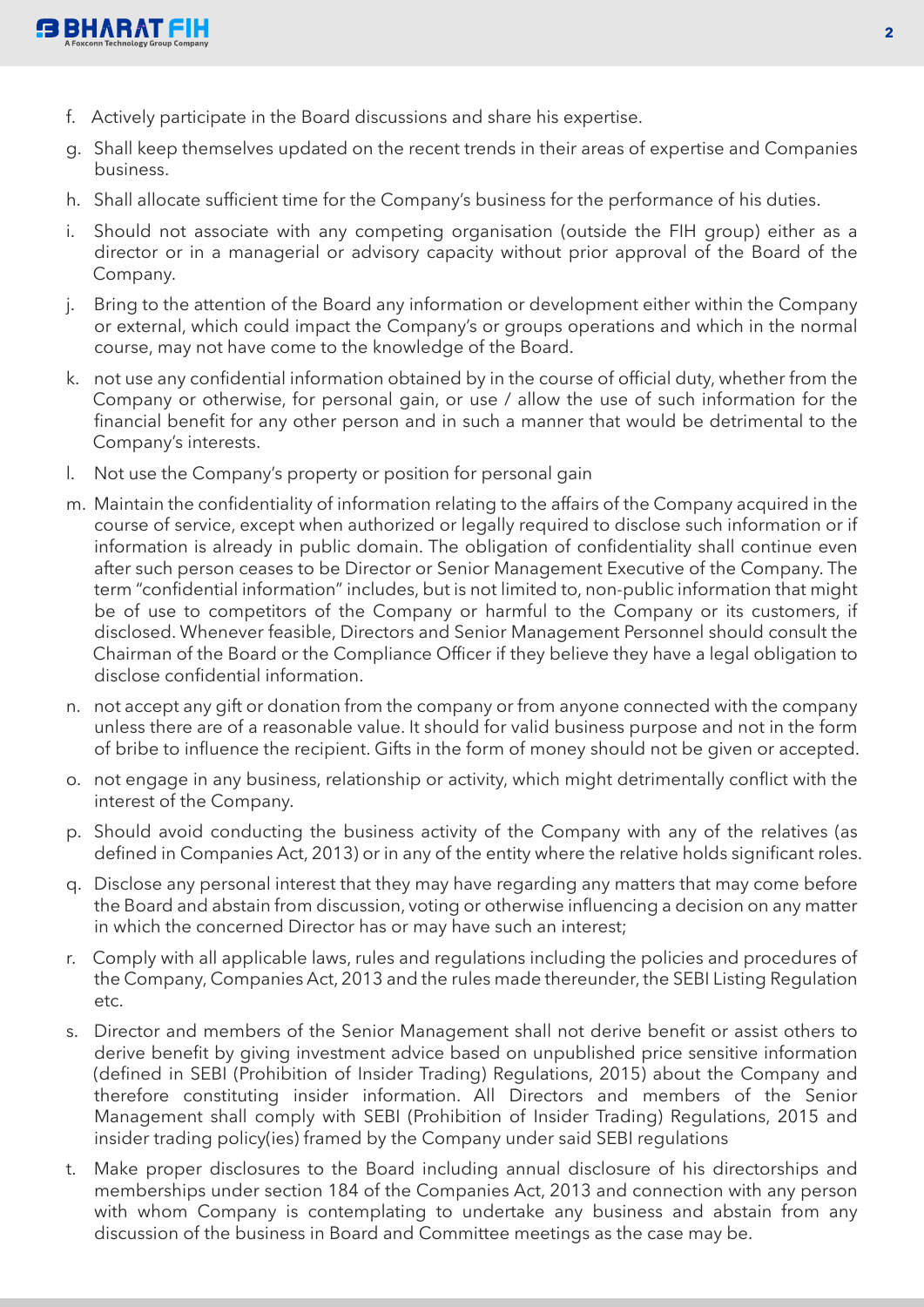

u. Directors should conduct in such a way that there is no disqualification attracted under section 164 of the Companies Act, 2013.

# **CODE OF INDEPENDENT DIRECTORS (As per Companies Act, 2013)**

### **I. Guidelines of professional conduct**

An independent director shall:

- 1. uphold ethical standards of integrity and probity;
- 2. act objectively and constructively while exercising his duties;
- 3. exercise his responsibilities in a bona fide manner in the interest of the Company;
- 4. devote sufficient time and attention to his professional obligations for informed and balanced decision making;
- 5. not allow any extraneous considerations that will vitiate his exercise of objective independent judgment in the paramount interest of the company as a whole, while concurring in or dissenting from the collective judgment of the Board in its decision making;
- 6. not abuse his position to the detriment of the company or its shareholders or for the purpose of gaining direct or indirect personal advantage or advantage for any associated person;
- 7. refrain from any action that would lead to loss of his independence;
- 8. where circumstances arise which make an independent director lose his independence, the independent director must immediately inform the Board accordingly;
- 9. assist the company in implementing the best corporate governance practices.

### **II. Role and functions**

The independent directors shall:

- 1. help in bringing an independent judgment to bear on the Board's deliberations especially on issues of strategy, performance, risk management, resources, key appointments and standards of conduct;
- 2. bring an objective view in the evaluation of the performance of board and management;
- 3. scrutinise the performance of management in meeting agreed goals and objectives and monitor the reporting of performance;
- 4. satisfy themselves on the integrity of financial information and that financial controls and the systems of risk management are robust and defensible;
- 5. safeguard the interests of all stakeholders, particularly the minority shareholders;
- 6. balance the conflicting interest of the stakeholders;
- 7. determine appropriate levels of remuneration of executive directors, key managerial personnel and senior management and have a prime role in appointing and where necessary recommend removal of executive directors, key managerial personnel and senior management;
- 8. moderate and arbitrate in the interest of the company as a whole, in situations of conflict between management and shareholder's interest.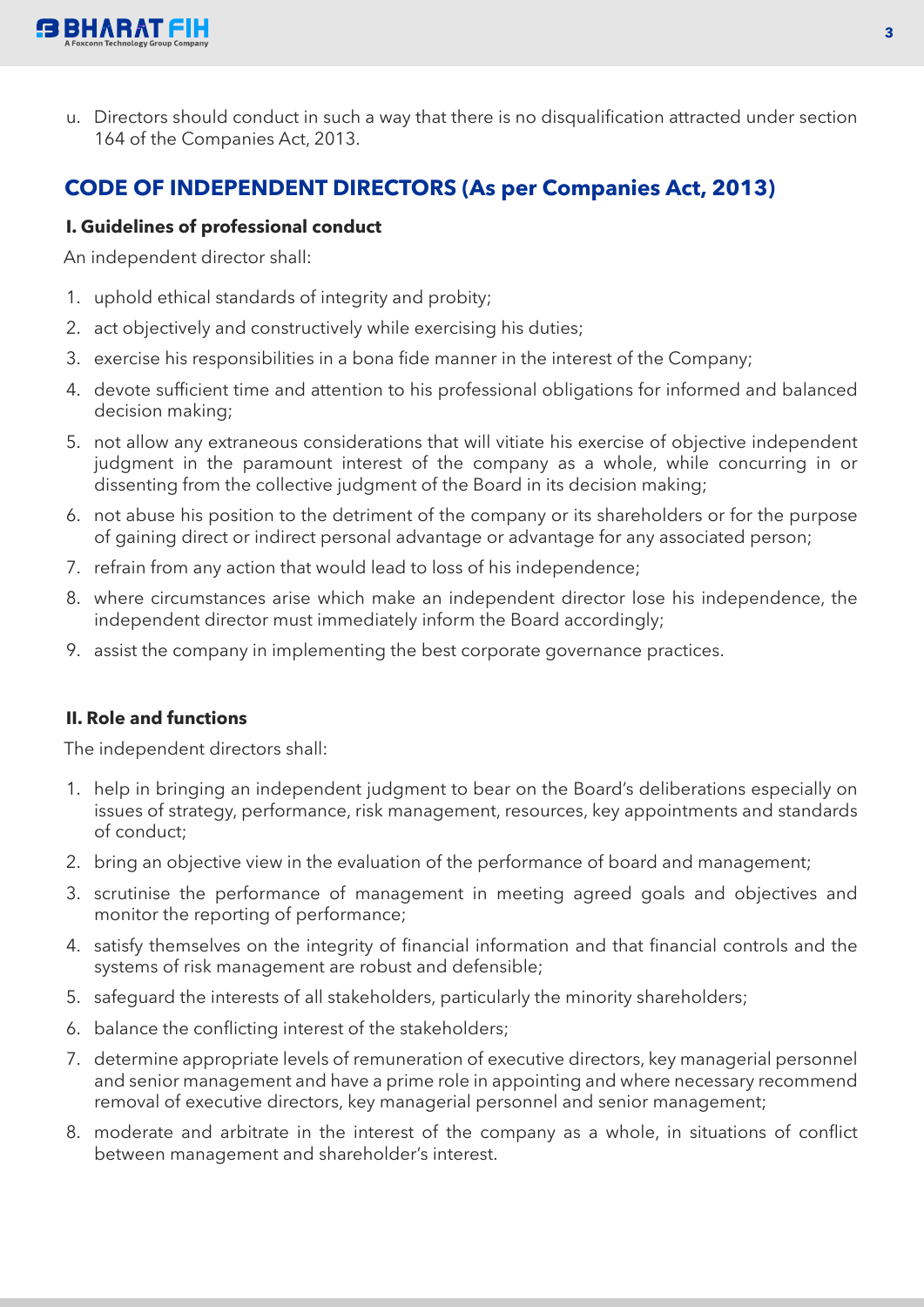

#### **III. Duties**

The independent directors shall—

- 1. undertake appropriate induction and regularly update and refresh their skills, knowledge and familiarity with the company;
- 2. seek appropriate clarification or amplification of information and, where necessary, take and follow appropriate professional advice and opinion of outside experts at the expense of the company;
- 3. strive to attend all meetings of the Board of Directors and of the Board committees of which he is a member;
- 4. participate constructively and actively in the committees of the Board in which they are chairpersons or members;
- 5. strive to attend the general meetings of the company;
- 6. where they have concerns about the running of the company or a proposed action, ensure that these are addressed by the Board and, to the extent that they are not resolved, insist that their concerns are recorded in the minutes of the Board meeting;
- 7. keep themselves well informed about the company and the external environment in which it operates;
- 8. not to unfairly obstruct the functioning of an otherwise proper Board or committee of the Board;
- 9. pay sufficient attention and ensure that adequate deliberations are held before approving related party transactions and assure themselves that the same are in the interest of the company;
- 10. ascertain and ensure that the company has an adequate and functional vigil mechanism and to ensure that the interests of a person who uses such mechanism are not prejudicially affected on account of such use;
- 11. report concerns about unethical behaviour, actual or suspected fraud or violation of the company's code of conduct or ethics policy;
- 12. act within their authority assist in protecting the legitimate interests of the company, shareholders and its employees;
- 13. not disclose confidential information, including commercial secrets, technologies, advertising and sales promotion plans, unpublished price sensitive information, unless such disclosure is expressly approved by the Board or required by law.

## **REPORTING ANY ILLEGAL OR UNETHICAL BEHAVIOUR**

Directors and Senior Management Personnel are encouraged to promptly contact the Chairman of the Board or the Chairman of Audit committee if the Director or Senior Management Personnel believes that he or she has observed illegal or unethical behaviour by any employee, officer, director and Senior Management Personnel, or by any one purporting to be acting on the Company's behalf or any violation or possible violation of this Code and the reporting Director and Senior Management Personnel have any doubt as to the best course of action in a particular situation. Confidentiality will be maintained, to the extent permitted by law.

## **BREACH OF DUTY OF CONFIDENTIALITY**

There may be situations in which a Director would be in breach of his duty of confidentiality to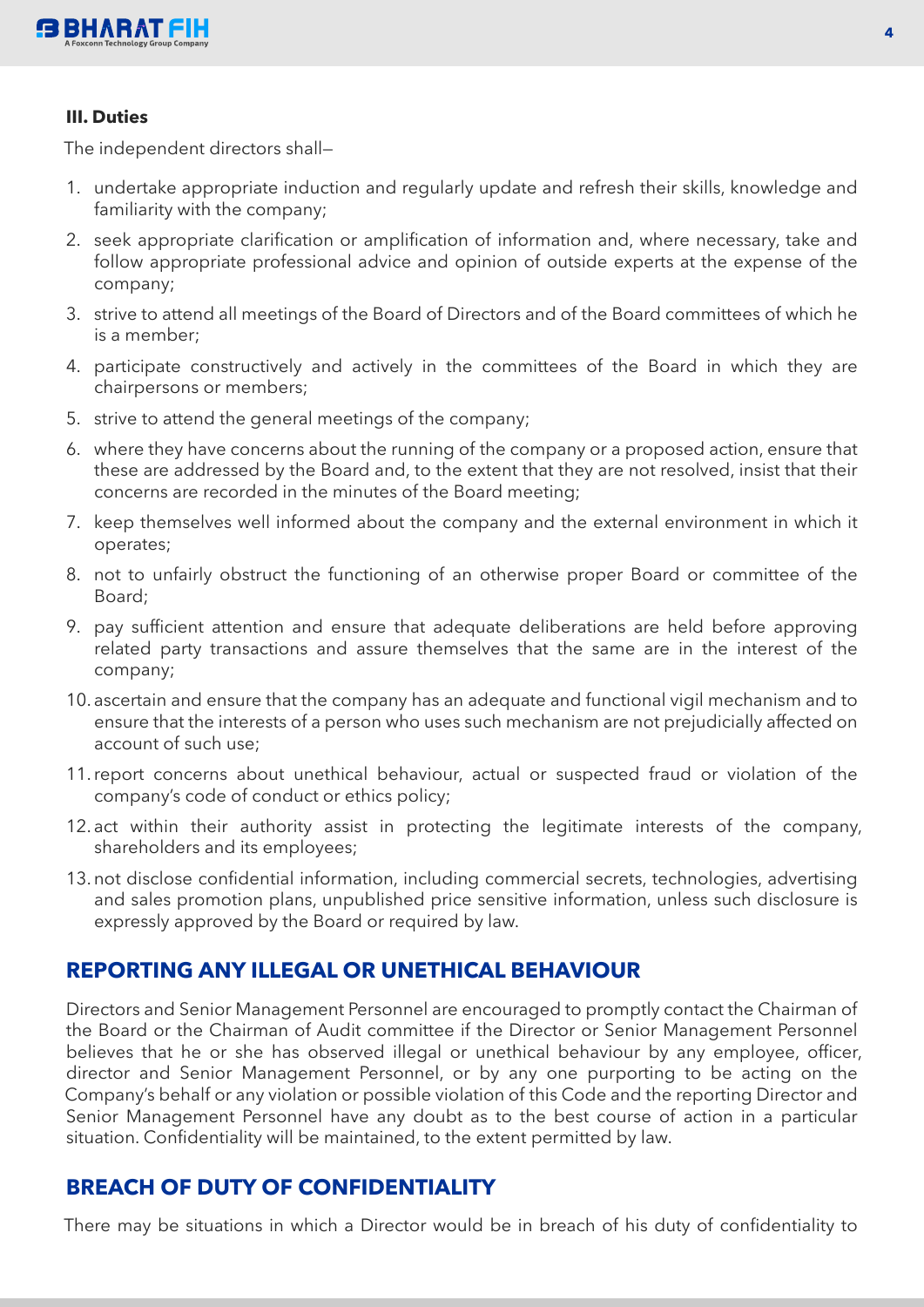

another entity, where he to disclose a conflict of interest to the Board of the Company. In such a situation, it shall be sufficient for the Director concerned to abstain from any participation in the matter concerned, without disclosing the nature of the conflict

# **ACTION ON NON-COMPLIANCE**

Any failure by Directors or Senior Management Persons in complying with this Code will be referred to the Board for suitable remedial action. The decision of Board in this regard is final.

# **FUNCTIONS OF THE BOARD AND GOOD CORPORATE GOVERNANCE PRACTICES**

Each member of the Board of Directors and Senior Management of the Company should adhere to the following so as to ensure compliance with good Corporate Governance practices.

### **(i) Key Functions of the members of the Board**

- 1. Without limiting the generality of the duties stated in the Companies Act, 2013, SEBI Listing Regulations, SEBI (Prohibition of Insider Trading) Regulations, 2015 and the Code of Conduct for Prevention of Insider Trading framed there under and other applicable laws, the duties of a director are as under:
- 2. Reviewing and guiding corporate strategy, major plans of action, risk policy, annual budgets and business plans, setting performance objectives, monitoring implementation and corporate performance, and overseeing major capital expenditures, acquisitions and divestments.
- 3. Monitoring the effectiveness of the Company's governance practices and making changes as needed.
- 4. Monitoring and managing potential conflicts of interest of management, members of the Board and shareholders, including misuse of corporate assets and abuse in related party transactions.
- 5. Ensuring the integrity of the Company's accounting and financial reporting systems, including the independent audit, and that appropriate systems of control are in place, in particular, systems for risk management, financial and operational control, and compliance with the law and relevant standards.
- 6. Overseeing the process of disclosure and communications.
- 7. Monitoring and reviewing Board's evaluation framework.

### **(ii) Do's**

- 1. Attend Board meetings regularly and participate in the deliberations and discussions effectively.
- 2. Study the Board papers thoroughly and enquire about follow up reports on definite time schedule.
- 3. Involve actively in the matter of formulation of general policies.
- 4. Be familiar with the broad objectives of the Company and the policies laid down by the government and the various laws and legislations.
- 5. Ensure confidentiality of the Company's agenda papers, notes and minutes.